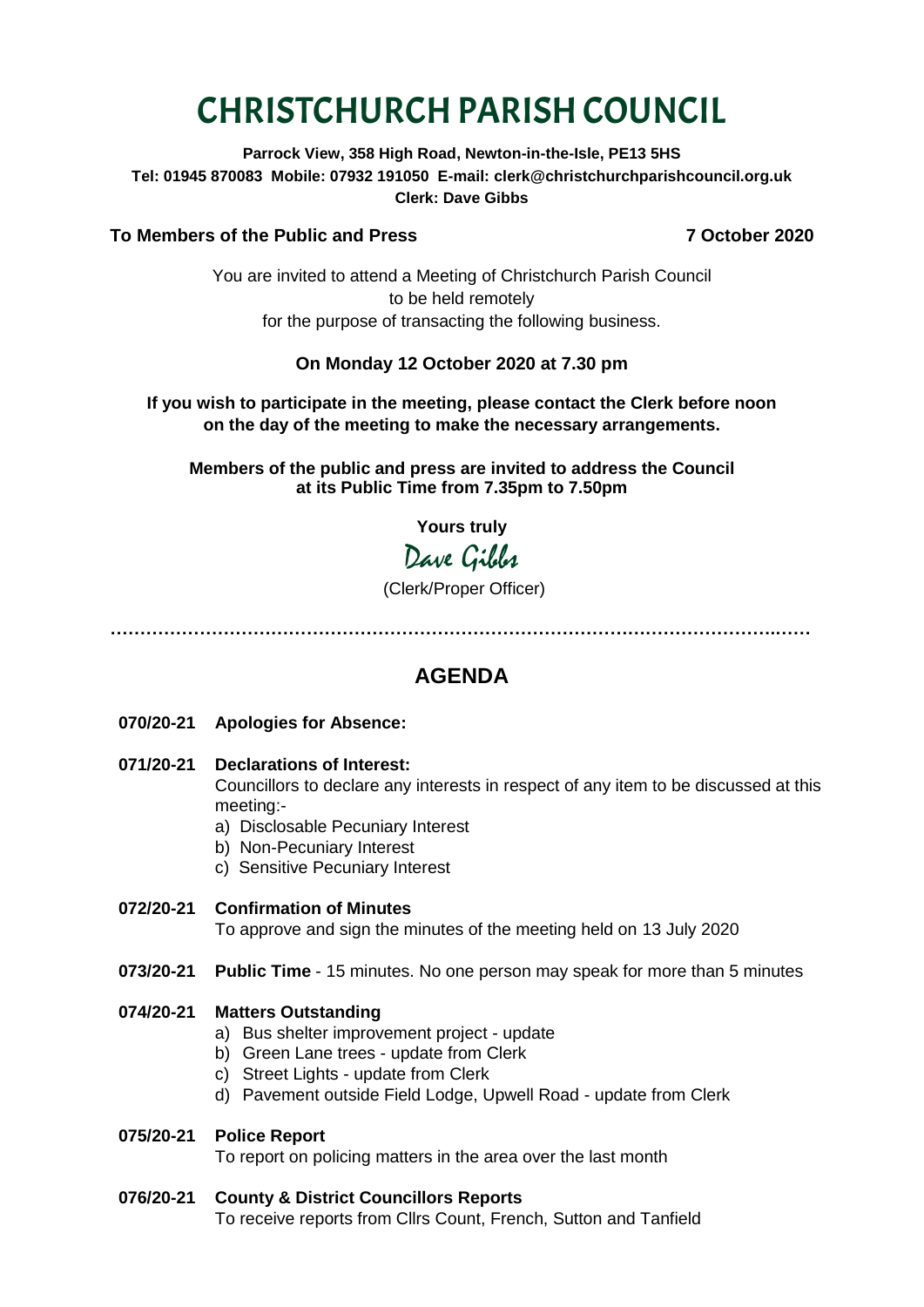#### **077/20-21 Clerk's Report**

To receive a report on meetings attended and correspondence received

#### **Meetings**

Cambridgeshire Police Wisbech Neighbourhood Team video conference re local policing issues

#### **Correspondence**

- ACRE re Local Councils Conference 23 October
- LEAP (Local Energy Advice Partnership) re services for people on low incomes or with long term illness or disability.
- Environment Agency re pollution incident in Green Lane
	- re Ouse Washes bank works
- Age UK Cambridgeshire & Peterborough re COVID-19 support database
- FDC re review of Statement of Licensing Policy
	- re second Call for Sites
	- re leisure centres extending opening hours
	- re Council Tax Support consultation
	- re objections to proposed reform of national planning system
	- re Discretionary Heating Grants
- PKF Littleiohn re external audit query
- CAPALC re AGM and training courses
- Cambridgeshire Police re Stop and Search and Use of Force Scrutiny Panel
- Playdale Playgrounds re play equipment inspection

#### **078/20-21 Members and Residents Issues**

To consider the following matters raised by Members of the Council and local residents:

- a) Recreation Ground trees winter maintenance
- b) Grass cutting contract review
- c) Bin outside Community Centre repair or replacement
- d) Pavement from The Hall to Field Lodge, Upwell Road
- e) Christchurch Neighbourhood Watch schemes

#### **079/20-21 Community Centre Canopy**

To receive an update on the project

#### **080/20-21 Planning**

a) To consider the following application:

F/YR20/0863/F - Conversion of existing barn (involving raising the height) to a single-storey 2-bed annexe ancillary to existing dwelling, and erect a singlestorey extension to side of existing dwelling - Laddus Farm, March Riverside, Upwell

b) To consider three sites submitted for potential future residential development under the second Call for Sites process.

#### **081/20-21 Income and Expenditure**

a) To note the following sum received during September:

Barclays Bank (interest)........................................................... £ 2.79

b) To consider and approve the following accounts for payment:

| Cambridgeshire County Council (LHI contribution) £ 447.59 |  |
|-----------------------------------------------------------|--|
|                                                           |  |
| Upwell Internal Drainage Board (drainage rates)  £ 33.81  |  |
|                                                           |  |